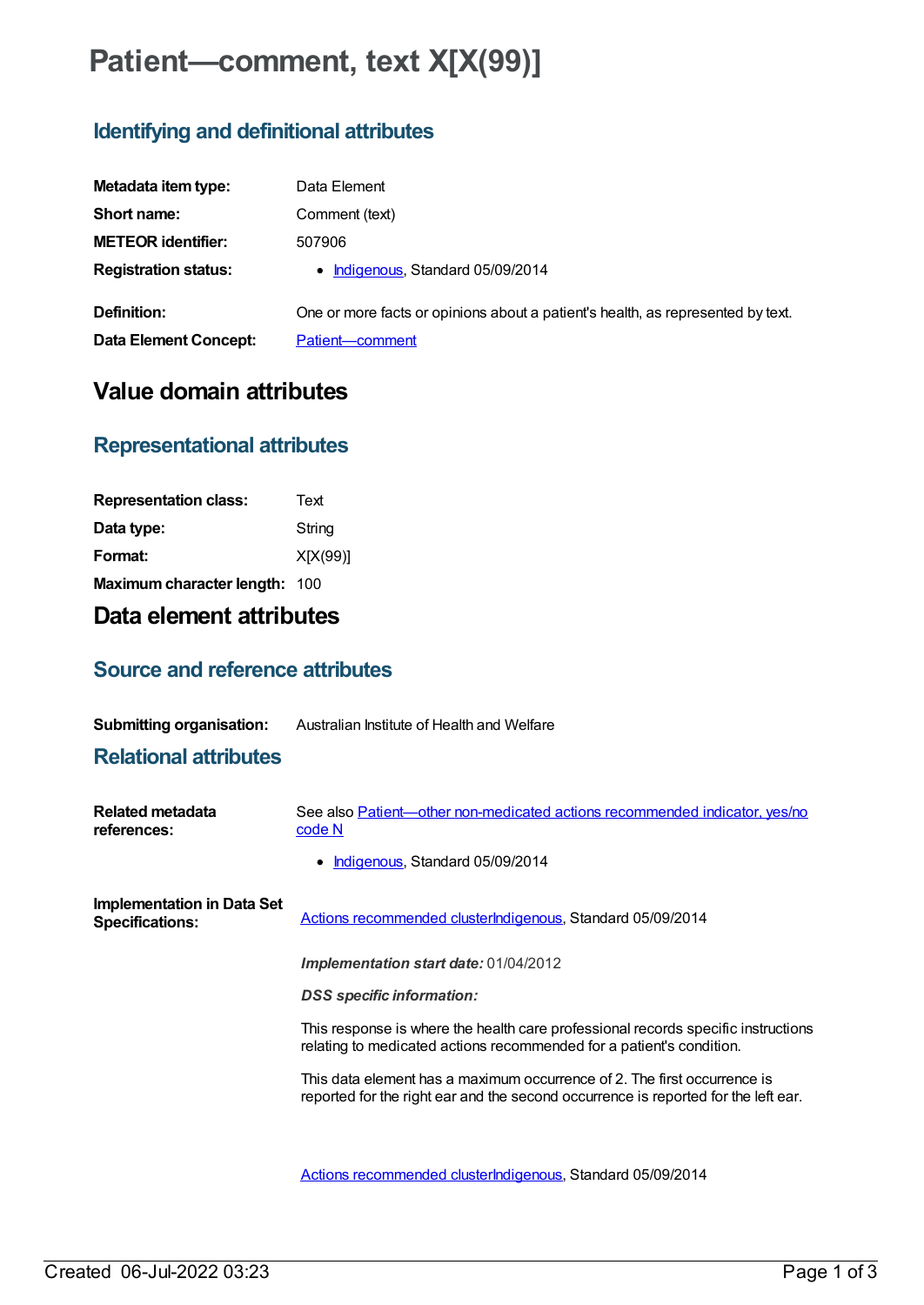#### *Implementation start date:* 01/04/2012

#### *DSS specific information:*

This response is where the health care professional records specific instructions relating to medicated actions recommended for a patient's condition.

This data element has a maximum occurrence of 2. The first occurrence is reported for the right ear and the second occurrence is reported for the left ear.

Closing the Gap/Child Health Check Initiative: Ear, nose and throat operation summary form [DSSIndigenous,](https://meteor.aihw.gov.au/content/507516) Standard 05/12/2017

#### *DSS specific information:*

This data element is used to record comments that have not be collected elsewhere.

Ear and nose [surgery](https://meteor.aihw.gov.au/content/567979) cluste[rIndigenous](https://meteor.aihw.gov.au/RegistrationAuthority/6), Standard 05/12/2017

#### *DSS specific information:*

This data element should be used to record:

- a description of the Exploration under anaesthesia
- a description of the Exploration of the middle ear
- the reason the surgery performed is different to the surgery requested.

[Follow-up](https://meteor.aihw.gov.au/content/534103) required cluste[rIndigenous,](https://meteor.aihw.gov.au/RegistrationAuthority/6) Standard 05/09/2014

#### *Implementation start date:* 01/04/2012

#### *DSS specific information:*

This response is where the health care professional records comments relating to a patient's primary health follow-up.

[Myringotomy](https://meteor.aihw.gov.au/content/568006) cluste[rIndigenous](https://meteor.aihw.gov.au/RegistrationAuthority/6), Standard 05/12/2017

*DSS specific information:*

This data element is used to record the health-care professional's comments about a patient's myringotomy.

[Presumptive](https://meteor.aihw.gov.au/content/508107) diagnosis cluste[rIndigenous,](https://meteor.aihw.gov.au/RegistrationAuthority/6) Standard 05/09/2014

*Implementation start date:* 01/04/2012

*DSS specific information:*

This data element is for the health care professional to record comments relating to a presumptive diagnosis of a patient's condition.